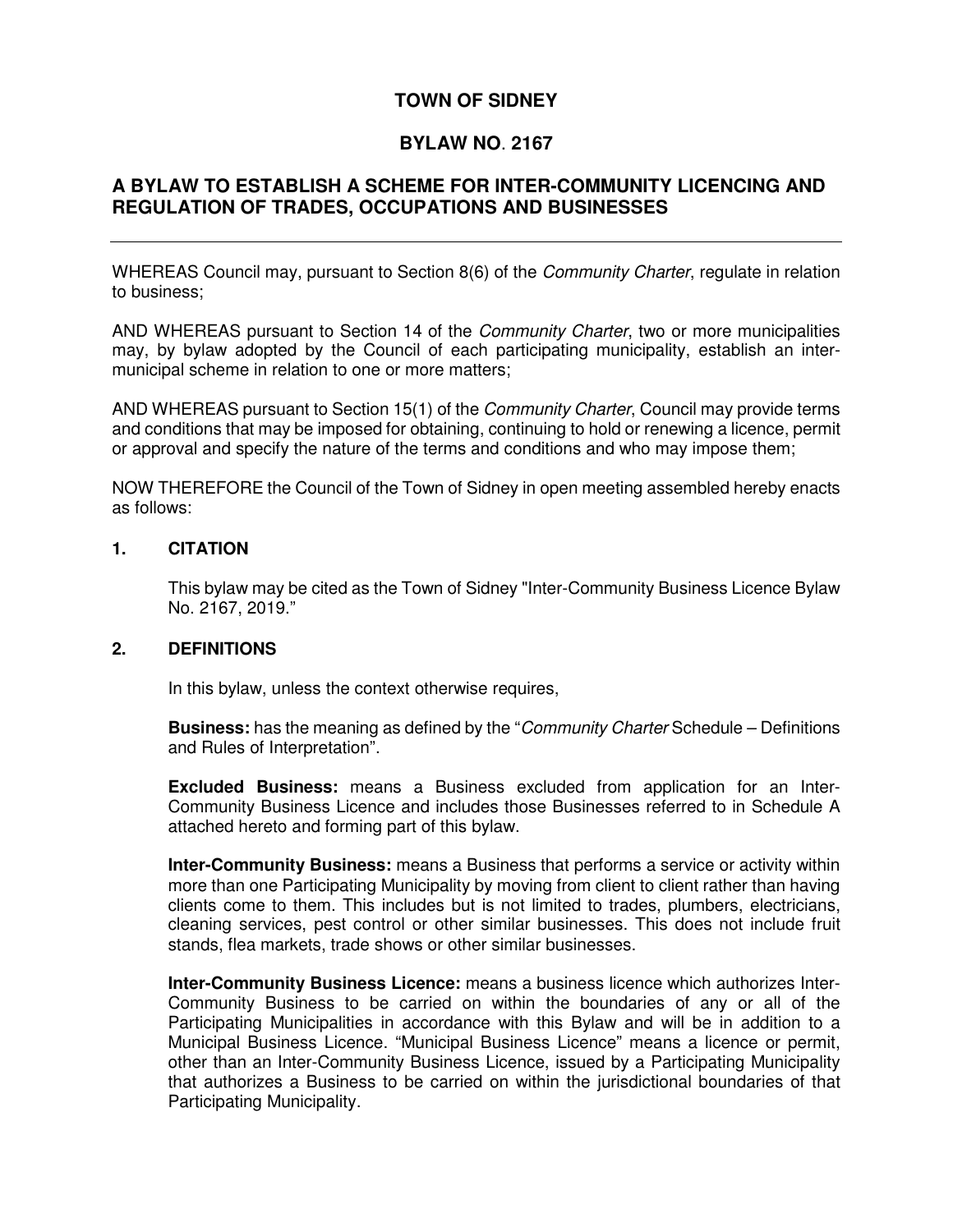**Participating Municipality:** means the following local governments that have adopted the Inter-Community Business Licence Bylaw and any other municipalities that adopt this bylaw at a later date:

City of Duncan City of Nanaimo City of Parksville City of Victoria Township of Esquimalt District of North Cowichan Town of Comox Town of Ladysmith Town of Lake Cowichan Town of Sidney District of Sooke

**Person:** has the meaning ascribed to it by the *Interpretation Act.* 

**Premise:** means a fixed or permanent location where the applicant ordinarily carries on Business.

**Principal Municipality:** means the Participating Municipality where a Business is physically located, or has a Premise, or, where the licensee does not maintain a Premise in any of the Participating Municipalities, the municipality that issues the Inter-Community Business Licence.

#### **3. GENERAL REGULATIONS**

- 3.1 Subject to Sections 3.3 and 3.5, a person who has obtained an Inter-Community Business Licence may carry on business within a Participating Municipality for the term authorized by the Inter-Community Business Licence without obtaining a Municipal Business Licence in the other Participating Municipalities.
- 3.2 A Participating Municipality may issue an Inter-Community Business Licence to an applicant for an Inter-Community Business Licence provided the business type is an Inter-Community Business and is not an Excluded Business, the applicant has a valid Municipal Business Licence issued by that Participating Municipality, and the applicant meets the requirements of this Bylaw.
- 3.3 A person holding an Inter-Community Business Licence must comply with all other regulations and bylaws of the Participating Municipality in which they are carrying on business.
- 3.4 A business that operates under an Inter-Community Business Licence in more than one Participating Municipality shall only apply for an Inter-Community Business Licence from the Participating Municipality in which they maintain a Premise.
- 3.5 Notwithstanding the issuance of an Inter Community Business Licence, every person who carries on, maintains, owns or operates, within a Participating Municipality, any profession, business, trade, occupation, calling, undertaking or thing in or from more than one branch, office, place, premise or store shall obtain a separate Municipal Business Licence for each branch, office, place, premise or store. And further notwithstanding Sections 3.2, 3.3, and 3.4, the Participating Municipalities agree that where an applicant for an Inter-Community Business Licence: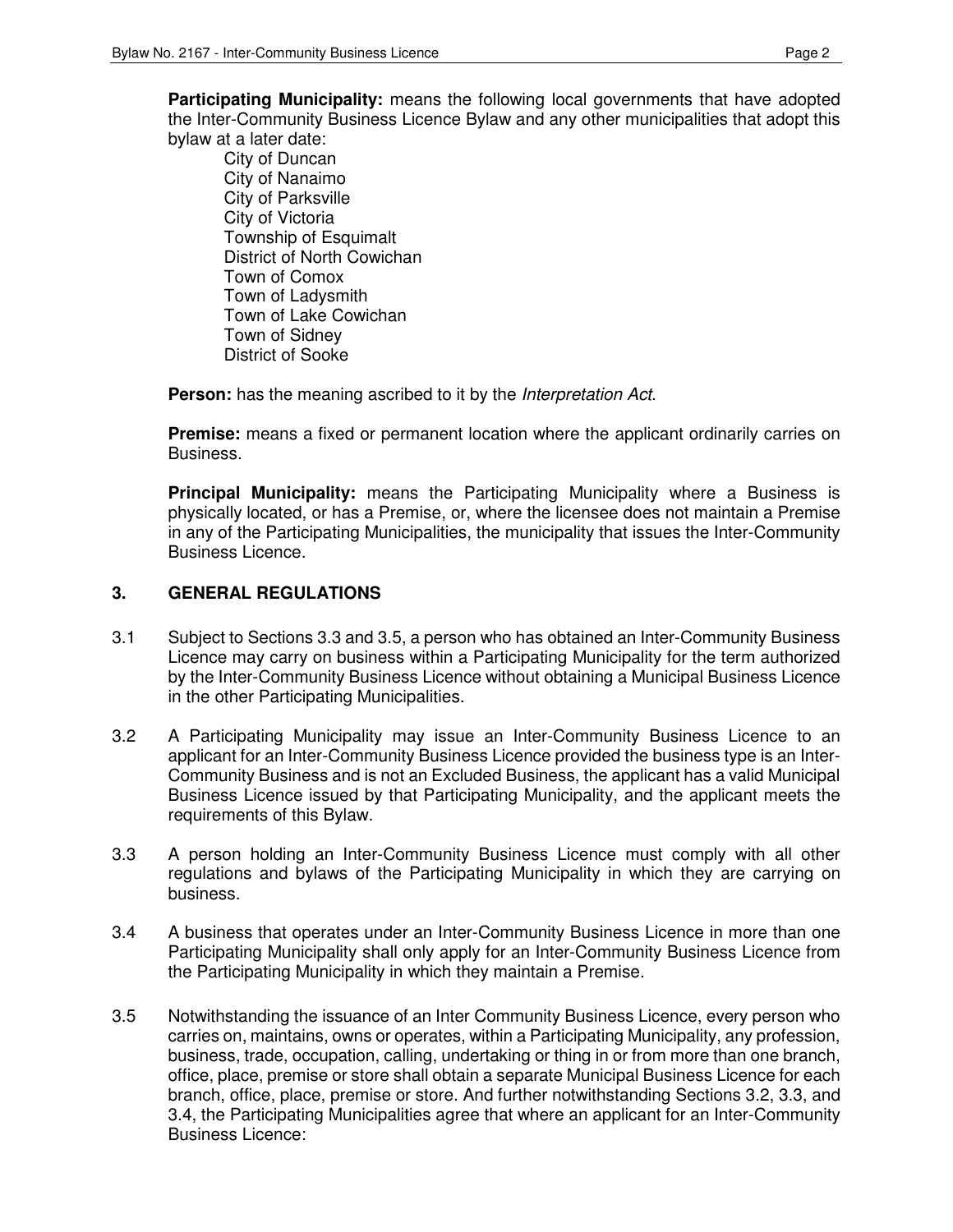- a. Does not maintain Premises in any of the Participating Municipalities, then the applicant may apply at any one of them; or
- b. Maintains a Premise in more than one of the Participating Municipalities, the applicant must apply at one of the Participating Municipalities where they maintain a Premise.

# **4. FEES**

- 4.1 The fee for an Inter-Community Business licence is \$170 and shall be paid in full at the time of application and retained by the Participating Municipality that issues the licence.
- 4.2 The fee for an Inter-Community Business licence is separate and additional to any Municipal Business Licence fee that may be required.
- 4.3 Holders of an existing municipal business licence shall only pay an additional \$70 annually to obtain an Inter –Community business licence.
- 4.4 The annual Inter-Community Business Licence fees prescribed in this bylaw may be reduced pro-rata in respect of any person who becomes liable to be licenced after the commencement of the licence period, on the same basis as a Municipal Business Licence.

# **5. APPLICATION**

- 5.1 Every Inter-Community Business Licence shall be issued on a standard form provided for that purpose, as agreed upon from time to time by the Participating Municipalities and including, as a minimum, the following information:
	- a. Disclosing the nature and character of the profession, business, trade, occupation, calling, undertaking or thing to be carried on, maintained, owned or operated by the applicant;
	- b. Declaring the mailing address and contact information for such profession, business, trade, occupation, calling, undertaking or thing;
	- c. Declaring the number of persons engaged or occupied in such profession, business, trade, occupation, calling, undertaking or thing;
	- d. Disclosing the number of distinctive lines of goods sold or offered for sale;
	- e. Including any other information concerning the profession, business, trade, occupation, calling, undertaking or thing which the Participating Municipality may require.
- 5.2 Each Participating Municipality shall provide to all other Participating Municipalities standardized information regarding the Inter-Community Business Licences issued by way of at least weekly updates on a shared database available to all Participating Municipalities.

# **6. SUSPENSION OR CANCELLATION OF AN INTER-COMMUNITY BUSINESS LICENCE**

6.1 A Council or Designated Officer or Employee of a participating municipality may exercise the authority of the Principal Municipality in accordance with Sections 15 and 60 of the Community Charter to suspend or cancel an Inter-Community Business Licence. The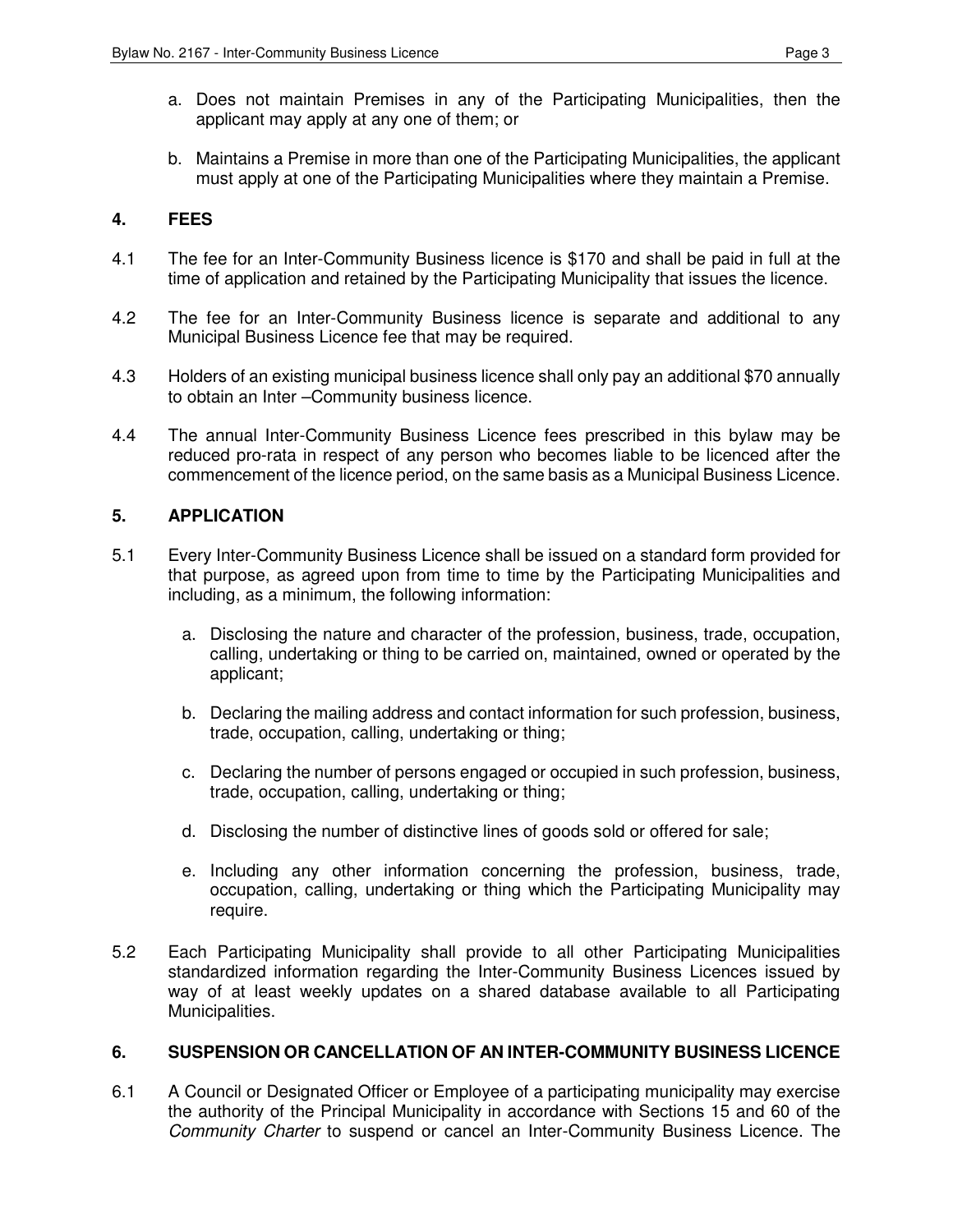suspension or cancellation shall be in effect throughout all of the Participating Municipalities and it shall be unlawful for the holder to carry on the Business authorized by the Inter-Community Business Licence in any Participating Municipalities for the period of the suspension or cancellation.

- 6.2 Before suspending or canceling an Inter-Community Business Licence under Section 6.1, the Participating Municipality must give the licence holder notice of the proposed action and must inform the licence holder of their right to be heard.
	- a. If the licence holder wishes to exercise this right, the Participating Municipality shall communicate in writing to the licence holder and Principal Municipality that issued the Inter-Community Business Licence, together with such documentary evidence of the reasons for suspension or cancellation as may be available and the request to be heard. Such Principal Municipality shall then as soon thereafter as reasonably possible provide the Licence Holder an opportunity to address their respective Council who will then consider whether to suspend or cancel the Inter-Community Business Licence.
	- b. If the licence holder does not exercise their right to be heard, the Participating Municipality may suspend or cancel the Inter-Community Business Licence in accordance with Section 6.1.
- 6.3 Any conduct by a licence holder resulting in a hearing made under Section 6.2 (a) shall be considered by the Council of the Principal Municipality as though it happened within the jurisdiction of the Principal Municipality.
- 6.4 A decision by a Principal Municipality or Participating Municipality to cancel or suspend an Inter-Community Business Licence under Section 6.2 shall be honoured by all Participating Municipalities.
- 6.5 Nothing in this Bylaw impedes the authority of a Participating Municipality to suspend or cancel any business licence issued by that Municipality, or to enact regulations in respect of any class of Business Licence in accordance with Section 15 of the Community Charter and amendments thereto.

# **7. MISCELLANEOUS**

- 7.1 A Participating Municipality may, by notice in writing to each of the other Participating Municipalities, withdraw from the Inter-Community Business Licence scheme established by this bylaw.
- 7.2 Notice Must:
	- a. Set out the date on which the withdrawing Municipality will no longer recognize the validity within its boundaries of business licences issued pursuant to this Bylaw, which date must be at least six months from the date of the notice; and
	- b. Include a certified copy of the Bylaw authorizing the withdrawal.
- 7.3 An Inter-Community Business Licence issued prior to the effective date of the withdrawal shall, until it expires, remain valid within the boundaries of the withdrawing Municipality.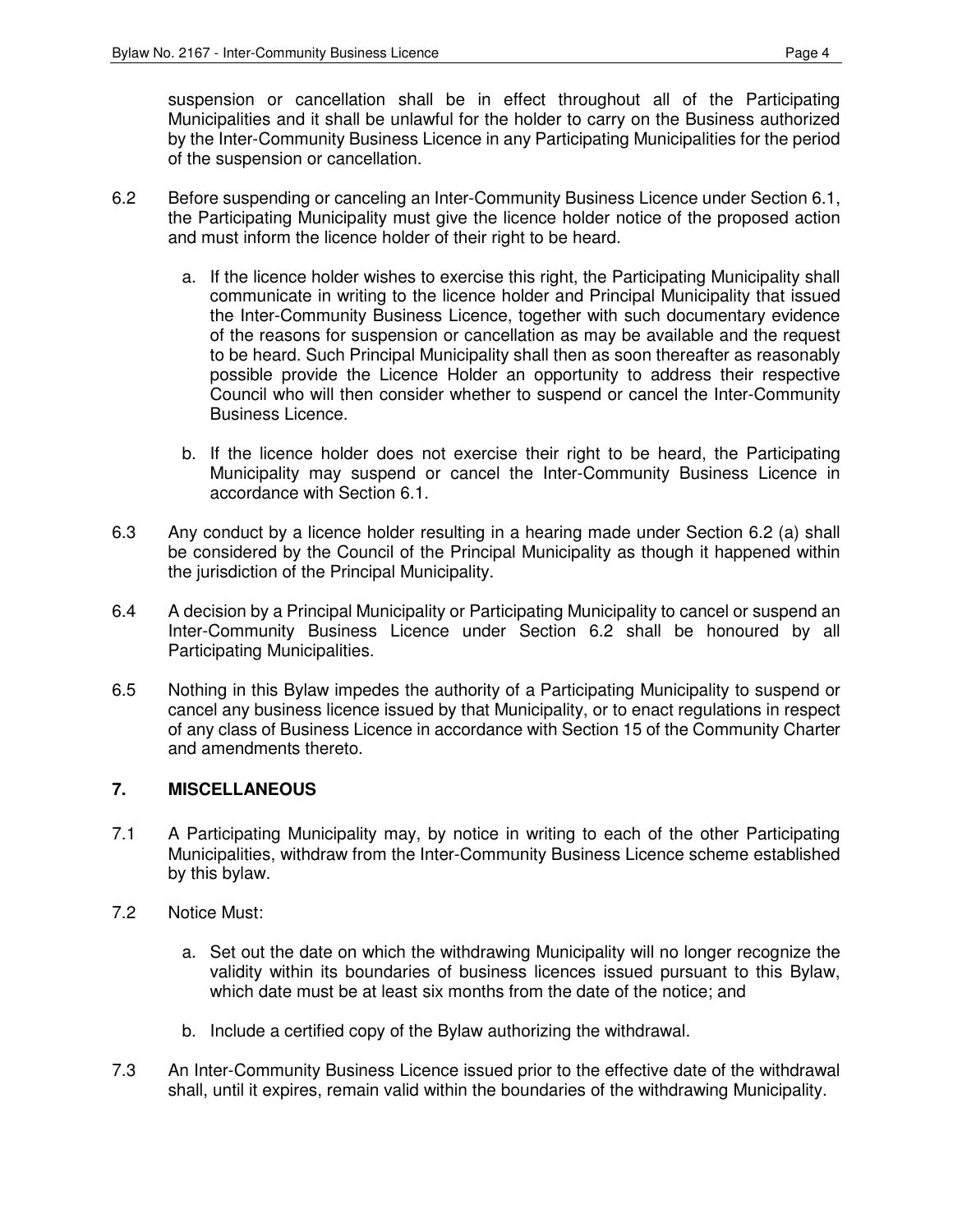# **8. SEVERABILITY**

8.1 If any section, paragraph or phrase in this bylaw is for any reason held to be invalid by a decision of a Court of competent jurisdiction, that portion shall be severed and the remainder of this bylaw shall continue in full force and effect.

| Read a first time the  | .9 <sup>th</sup> | day of | September, 2019.        |
|------------------------|------------------|--------|-------------------------|
| Read a second time the | .gth             |        | day of September, 2019. |
| Read a third time the  | 9 <sup>th</sup>  |        | day of September, 2019. |
| Adopted the            | 16 <sup>th</sup> |        | day of September, 2019. |

\_\_\_\_\_\_\_\_\_\_\_\_\_\_\_\_\_\_\_\_\_\_\_\_\_\_\_\_\_\_\_\_ \_\_\_\_\_\_\_\_\_\_\_\_\_\_\_\_\_\_\_\_\_\_\_\_\_\_\_\_\_\_\_\_\_\_ MAYOR CORPORATE OFFICER